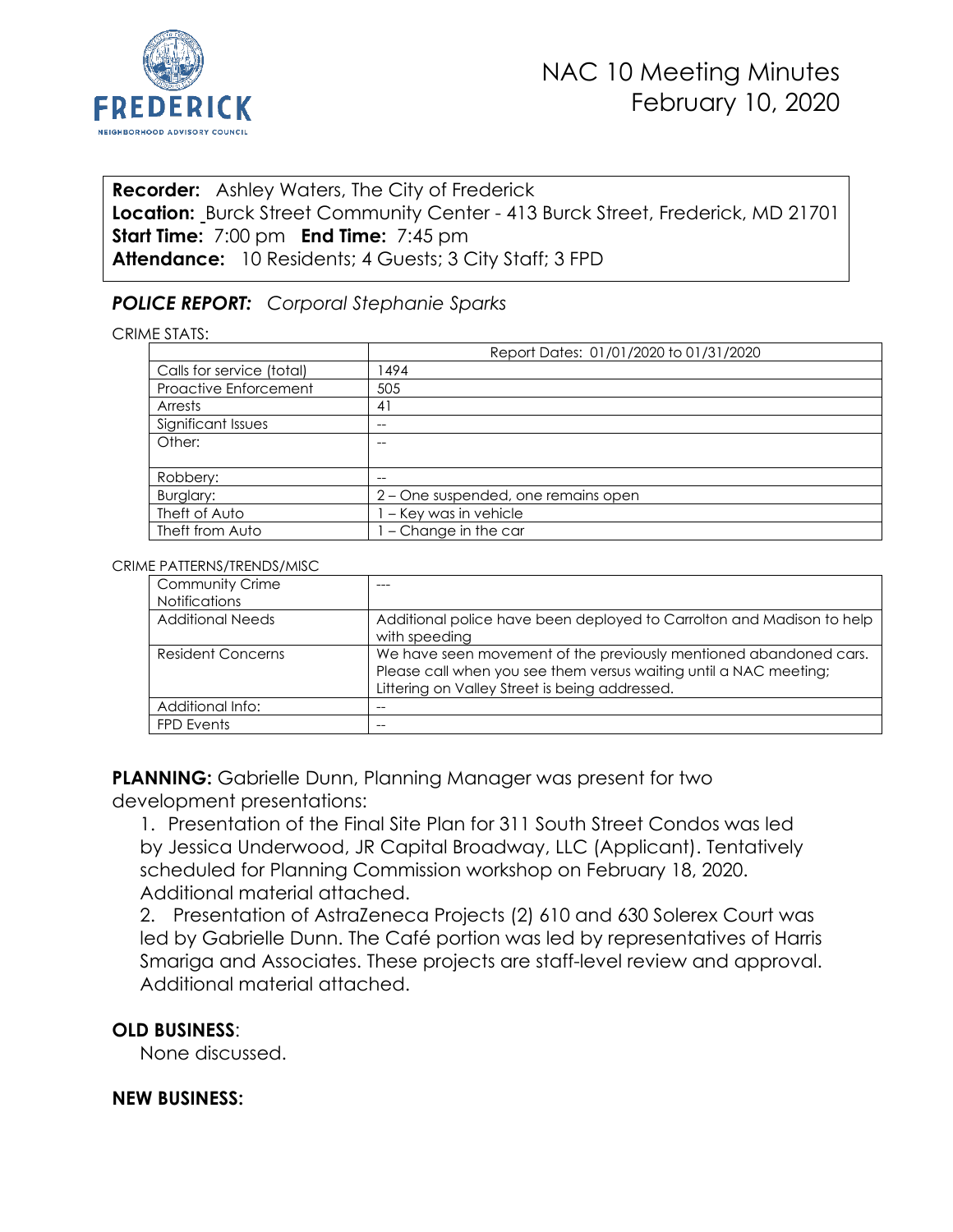1. Census 2020 (Recruitment) | Susan Morgan-Chandler discussed the importance of the 2020 Census. For each person not counted, the City will lose \$28,000 over ten years. This funding is critical to education, EMS, Fire, Police, roads, and more. Forms and online portals will go live in March. US citizens and non-US citizens should complete the census; all identification information is removed. Susan is currently looking for employees (\$21/hour) to assist with Census completion. Those who can translate are also in demand. Visit www.2020census.gov to apply.

## **SUGGESTIONS & COMMENTS / MISC:**

Meeting used to be one the 3rd Tuesday of the month. Residents were questioning the change. Ashley in the Office of the Mayor will investigate.

Suggestion for next meeting agenda: Recent Scams

## **UPCOMING EVENTS:**

None discussed.

## **NAC CONTACT INFORMATION:**

**Office of the Mayor** Gayon Sampson [\(gsampson@cityoffrederickmd.gov\)](mailto:gsampson@cityoffrederickmd.gov)301.600.2513

### **Frederick Police Department**

Sergeant Charlie Snyder - [csnyder@frederickmdpolice.org;](mailto:csnyder@frederickmdpolice.org) 240.674.7806 Corporal Corey Borns [cborns@frederickmdpolice.org;](mailto:cborns@frederickmdpolice.org) 240.549.4466 Corporal Stephanie Sparks [ssparks@frederickmdpolice.org;](mailto:ssparks@frederickmdpolice.org) 240.549.4658

## **NAC 10 Coordinators:**

Theresa Brown - email unavailable Denise Sparks - [dsparks@frederick.edu](mailto:dsparks@frederick.edu) Jeannie Kelly - [kellyjk@verizon.net](mailto:kellyjk@verizon.net) Hayden Duke - [haydebduke@gmail.com](mailto:haydebduke@gmail.com) Emily Roy - [emilyannroy@gmail.com](mailto:emilyannroy@gmail.com)

| NAC 10 MEETINGS - 7:00 pm                                                        | <b>FREDERICK POLICE DEPARTMENT</b>                                           |
|----------------------------------------------------------------------------------|------------------------------------------------------------------------------|
| Boys & Girls Club   413 Burck Street<br>(Upstairs)<br>2020 Schedule: 3rd Mondays | Emergency: 911<br>Non-Emergency: 301-600-2100<br><b>Anonymous Crime Tips</b> |
| $10$ -Feb                                                                        | 301-600 TIPS (8477) - phone                                                  |
| 13-Apr                                                                           | 240-674-TIPS (8477) - text                                                   |
| $15 - Jun$                                                                       | fpdcrimetip@frederickmdpolice.org                                            |
| $17-Au$ g<br>$19$ -Oct<br>$21$ -Dec                                              | <b>DEPARTMENT OF PUBLIC WORKS</b><br>301-600-1440                            |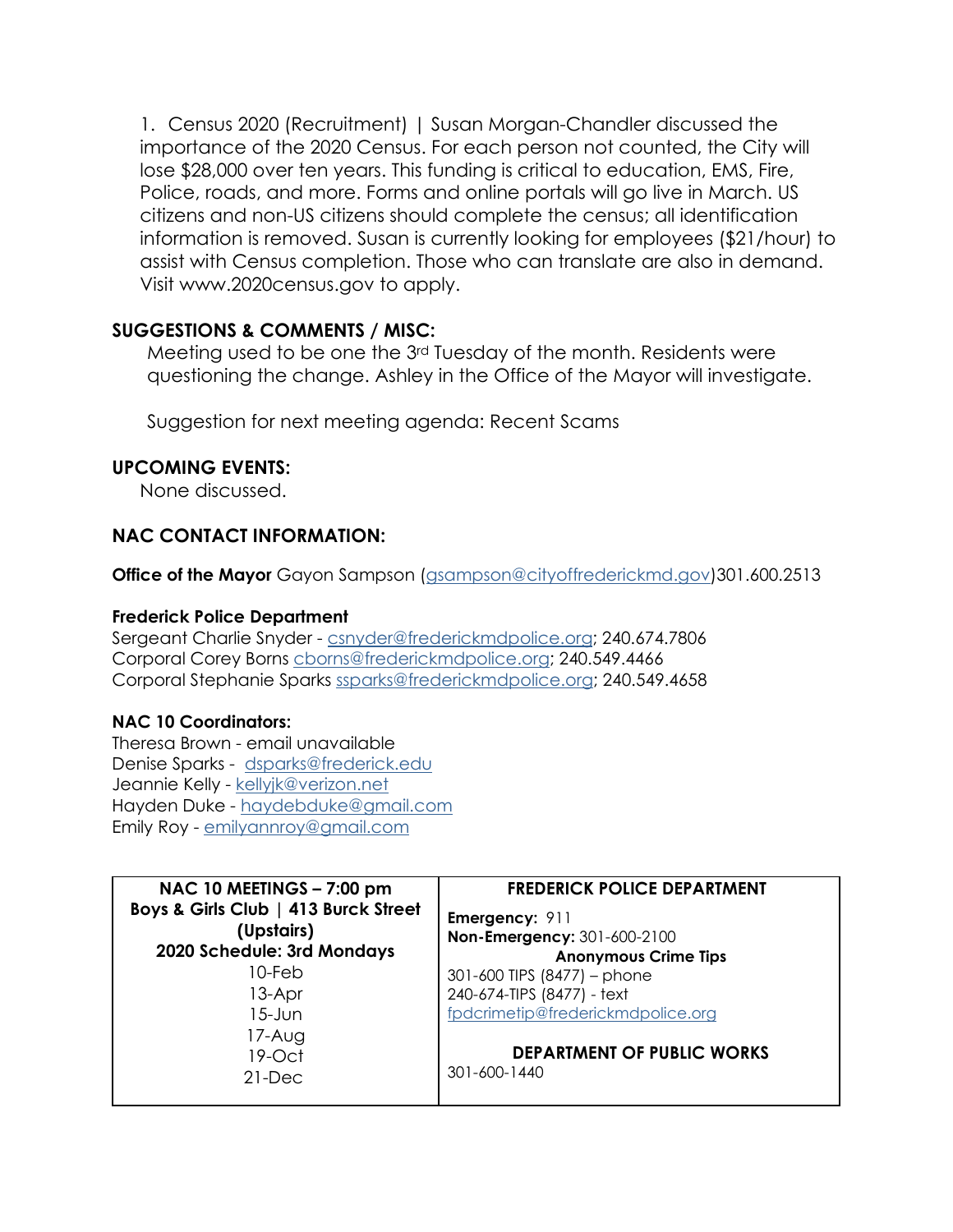

# NAC 10 Meeting Minutes February 10, 2020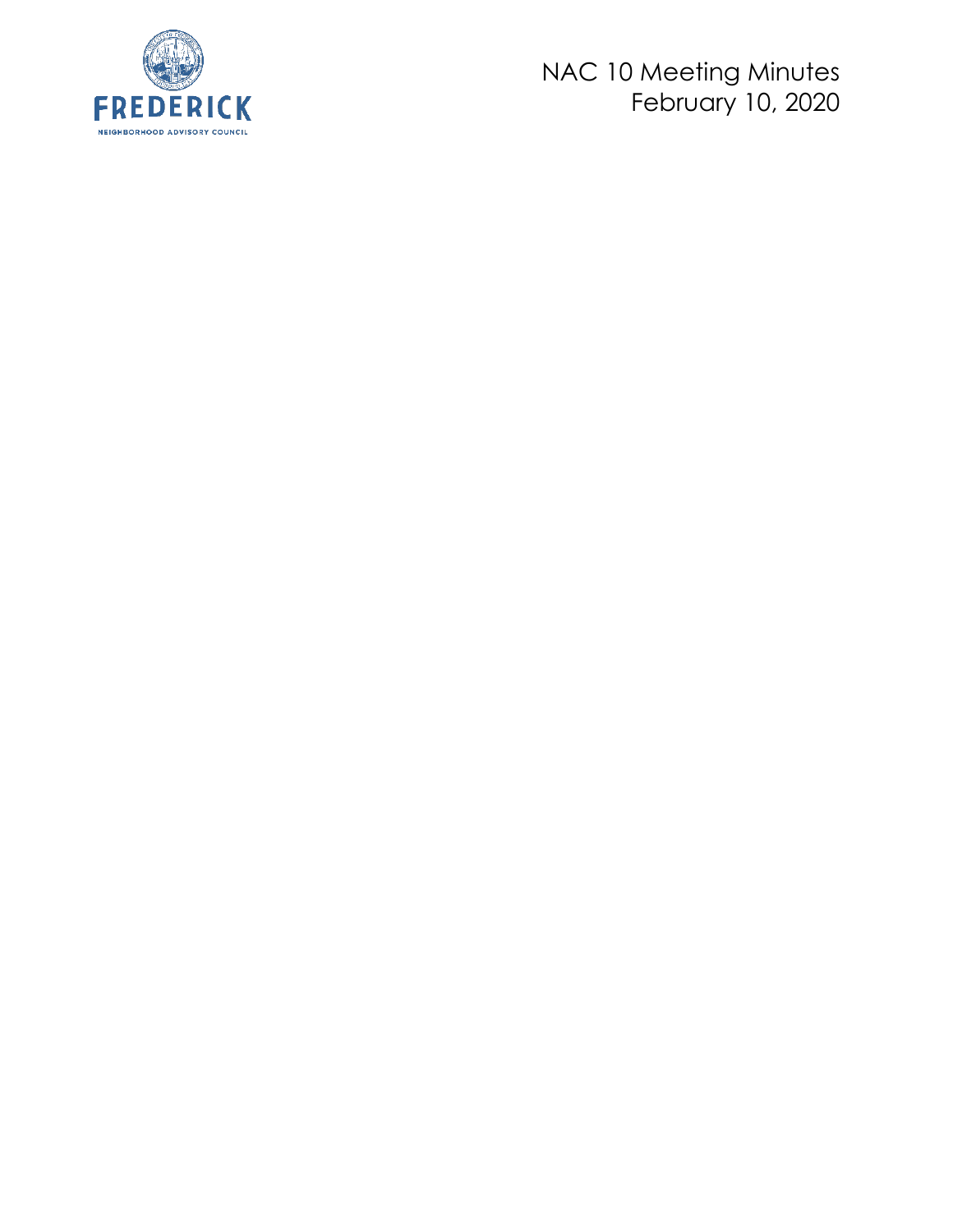## **Project Fact Sheet** February 10, 2020

**Project Name:** Final Site Plan for 311 South Street Condos **NAC: 10** Case Number: PC19-1293FSI **Project Location: 311 W. South Street** 

#### **Project Description:**

The Applicant is proposing an amendment to a previously-approved staff-level final site plan for the construction of a 1,503 square foot 2-unit residential condominium building on the vacant lot located at 311 W. South Street. The lot is zoned DR (Downtown Residential) and not within the Historic Preservation Overlay. The applicant is requesting permission for the continued use of the parking pad which provides direct driveway access onto West South Street. This request necessitates a modification to be approved by the Planning Commission.

Applicant: Jessica Underwood, JR Capital Broadway, LLC Phone: 301-273-4311 **Email:** iessica@ircapitalrealestate.com

Consultant: John Mazelon, Fox & Associates, Inc Phone: 301-695-0880 Email: imazelon@foxassociatesinc.com

**Planning Staff: Marshall Brown** Phone: 301-600-1770 Email: mbrown@cityoffrederick.com

Tentative Planning Commission Meeting Date: February 18, 2020 (Workshop)

The information provided was taken from the plans submitted by the applicant. The project may change during the review process. Please check with the Planning Department to confirm the meeting date. Comments on this plan can be mailed or emailed to the Planner listed above.

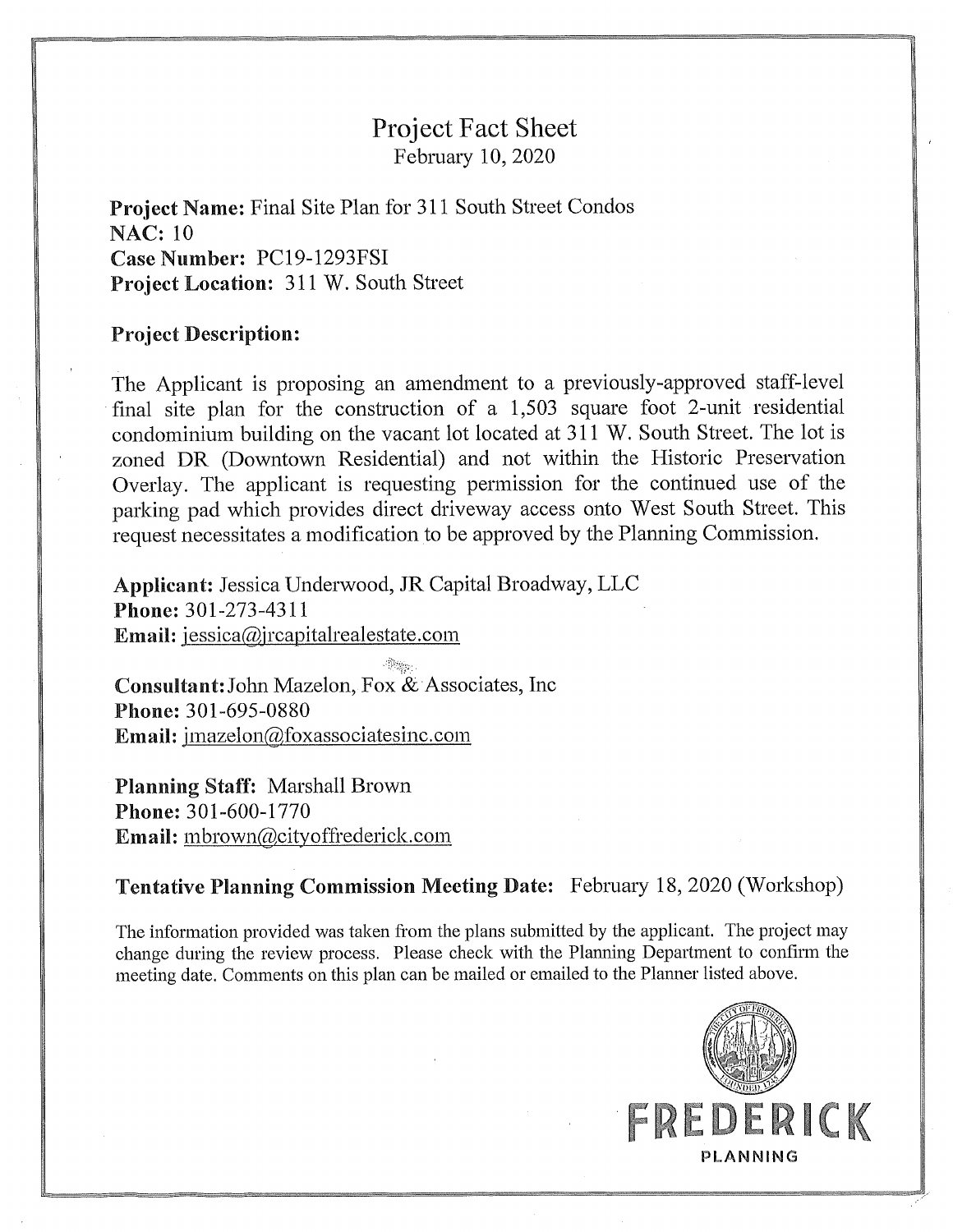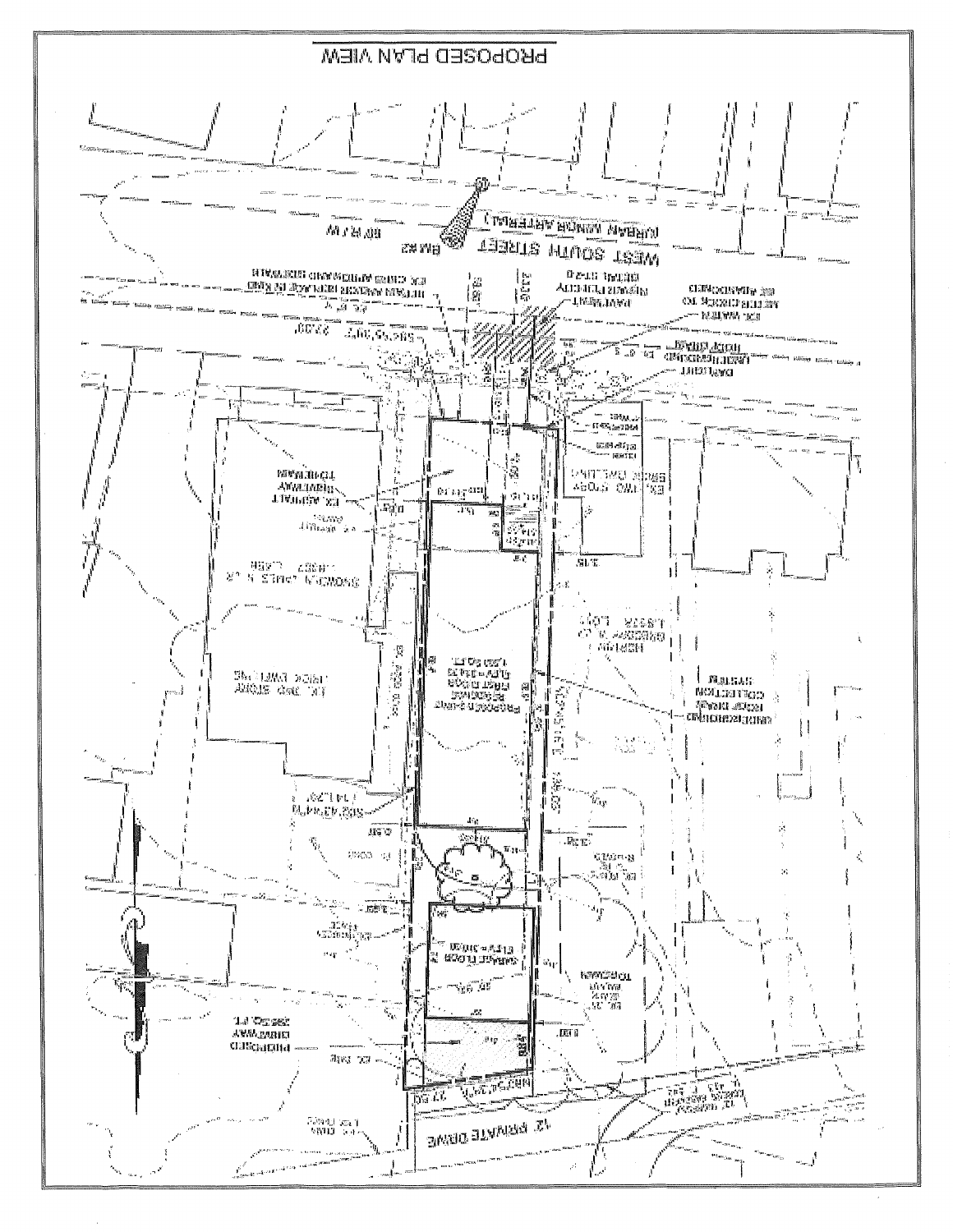## **Project Fact Sheet** 2/10/2020

Project Name: AstraZeneca **NAC: 10** 

Case Number: STF19-1206FSI, Final Site Plan Lot 1; PC19-1208FSI, Final Site Plan Lot 3R3; STF19-1209FSU, Final Plat Lot 1; STF19-1210FSU, Final Plat Lot 3R3 Project Location: 610 and 630 Solarex Court

**Project Description:** The Applicant has submitted two minor site plans and two final plats to show minor impacts to the properties and right-of-way dedications as a result of road improvements by the Maryland State Highway Administration.

| Applicant:             | AstraZeneca-Frederick Manufacturing<br>633 Research Court<br>Frederick, MD 21703 |
|------------------------|----------------------------------------------------------------------------------|
| Owner:                 | Same as Applicant                                                                |
| Developer:             | Same as Applicant                                                                |
| <b>Planning Staff:</b> | Sherry Kelly                                                                     |
| Phone:                 | 301-600-4588                                                                     |
| Email:                 | skelly@cityoffrederick.com                                                       |

Tentative Planning Commission Meeting Date: NA for the applications as they are stafflevel reviews and approvals.

The information provided was taken from the plans submitted by the applicant. The project may change during the review process. Please check with the Planning Department to confirm the meeting date. Comments on this plan can be mailed or emailed to the Planner listed above.

The City of Maryland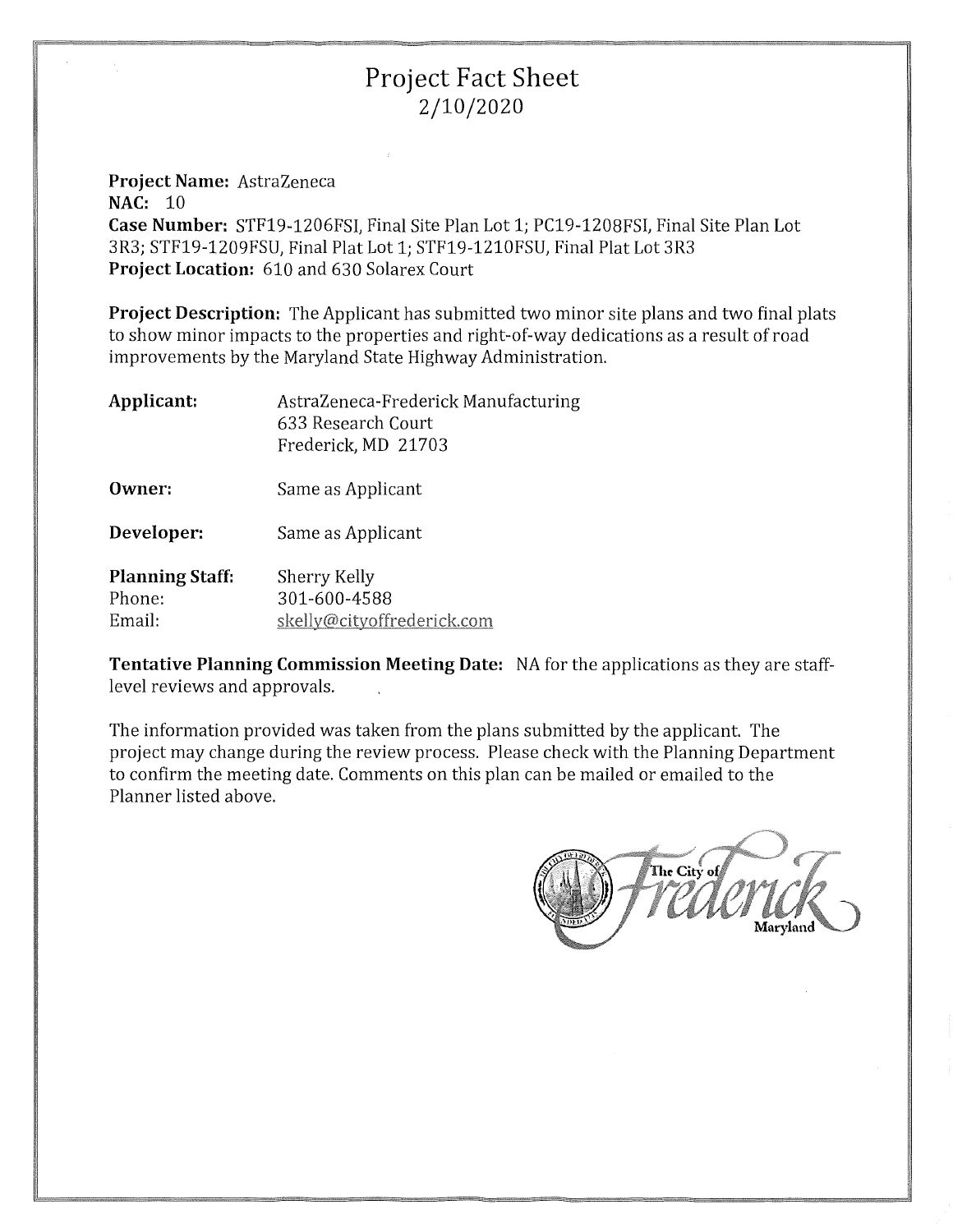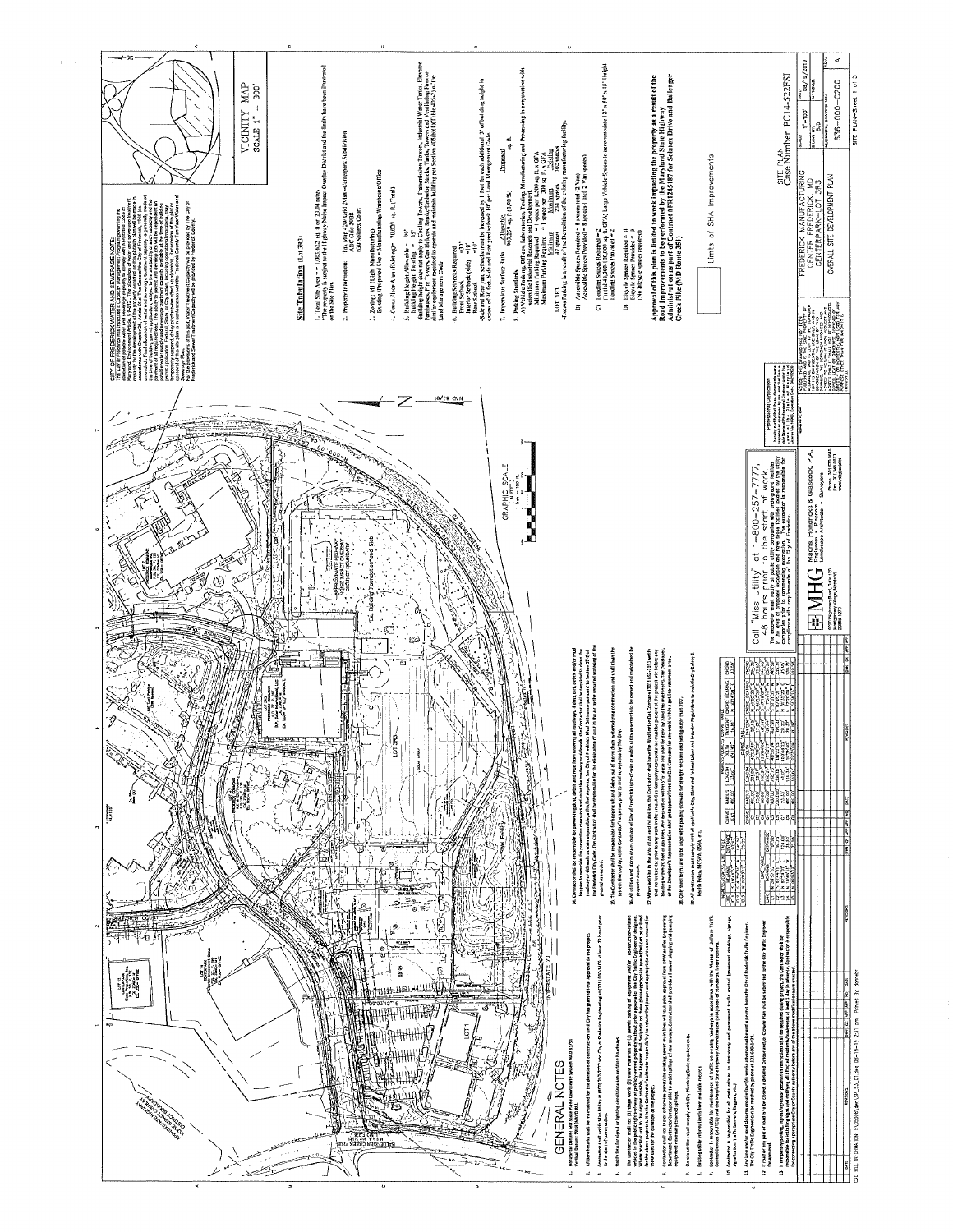## **Project Fact Sheet** 2/10/2020

Project Name: AstraZeneca Cafe **NAC: 10** Case Number: STF19-1296FSI, Final Site Plan

**Project Description:** The Applicant is proposing a 750 square foot addition to the existing cafeteria.

Applicant: Harris Smariga & Associates 125 South Carroll Street, Suite 100 Frederick, MD 21701 Owner: AstraZeneca Pharmaceuticals P.O. Box 15250 Wilmington, DE 21701 Developer: Dave Johnson IPS-Integrated Project Services, LLC 721 Arbor Way, Suite 100 Blue Bell, PA 19422

| <b>Planning Staff:</b> | Sherry Kelly               |
|------------------------|----------------------------|
| Phone:                 | 301-600-4588               |
| Email:                 | skelly@cityoffrederick.com |

Tentative Planning Commission Meeting Date: NA for the application as it is a stafflevel review and approval.

The information provided was taken from the plans submitted by the applicant. The project may change during the review process. Please check with the Planning Department to confirm the meeting date. Comments on this plan can be mailed or emailed to the Planner listed above.

The City of